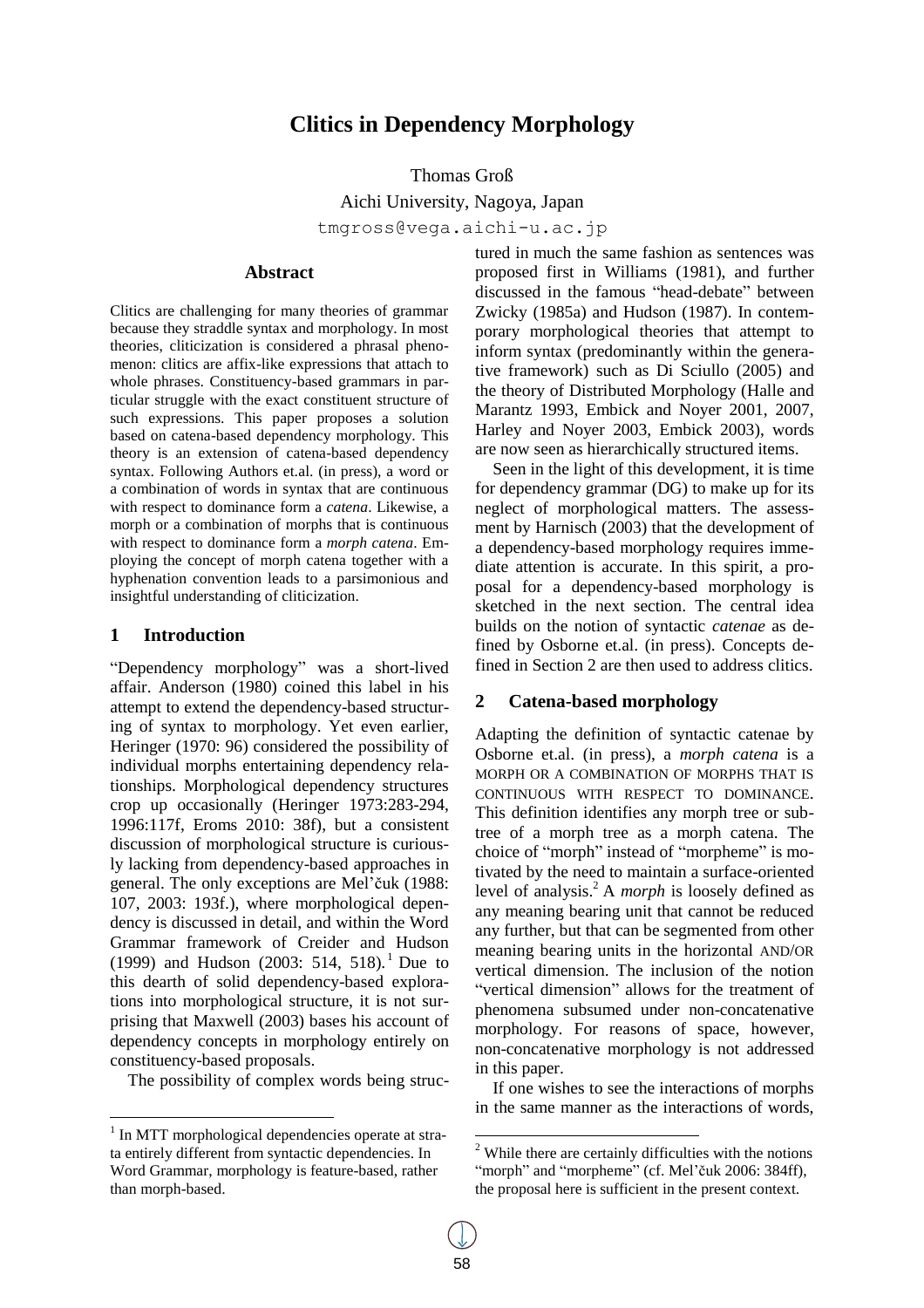then one must first distinguish dependency relationships between morphs within the same word, and then second between morphs across separate words.

#### **2.1 Intra-word dependencies**

A dependency relationship between morphs inside the same word is called an *intra-word* dependency. Intra-word dependencies are determined by distribution. The formal definition is presented first:

**Intra-word dependency**

A morph  $M_1$  is an intra-word dependent of another morph  $M_2$ , if the morph combination  $M_1-M_2$  distributes more like an M<sub>2</sub>-type unit than like an M<sub>1</sub>type unit.

This definition is similar to Mel'čuk's definition of "surface syntactic dominance" (2003: 200f). The next example illustrates intra-word dependencies:

(1)  $\ldots$   $\ldots$   $\ldots$   $\ldots$   $\ldots$   $\ldots$   $\ldots$   $\ldots$   $\ldots$   $\ldots$   $\ldots$   $\ldots$   $\ldots$   $\ldots$   $\ldots$   $\ldots$   $\ldots$   $\ldots$   $\ldots$   $\ldots$   $\ldots$   $\ldots$   $\ldots$   $\ldots$   $\ldots$   $\ldots$   $\ldots$   $\ldots$   $\ldots$   $\ldots$   $\ldots$   $\ldots$   $\ldots$   $\ldots$   $\ldots$   $\ldots$  un- compromis un- compromis -ing

The intra-word dependencies are represented by dotted edges (as opposed to solid edges). Only the lexical morph *compromis* receives a (vertical) projection edge.

Hyphens are an important tool in this account. They represent prosodic dependencies (in the horizontal dimension). For instance, the negation prefix *un-* prosodically depends on the next morph to its right (here: *compromis*). The progressive suffix *-ing* prosodically depends on the next morph to its left (here: *compromis*).

A morph must receive either a hyphen or a projection edge, but never both. Morphological affixes always receive a hyphen, and therefore they can never receive a projection edge.

Reexamining example (1), the peripheral morphs are affixes and must therefore appear with hyphens and dotted edges. Note that the progressive immediately dominates both the prefix and the lexical morph. The progressive suffix dominates the lexical morph because *compromising* is a valid word. The expression *\*uncompromise*, however, does not exist, hence the prefix cannot depend on the lexical morph. Rather the negative prefix must depend on a morph that has some adjectival features. Since the progressive morph can appear as an adjective-like expression, such as *an uncompromising person*, the negative prefix must depend on the progressive suffix. Further examples of this ilk are

shown below:<br>(2)  $\frac{1}{2}$   $\frac{1}{2}$   $\frac{1}{2}$   $\frac{1}{2}$   $\frac{1}{2}$   $\frac{1}{2}$   $\frac{1}{2}$   $\frac{1}{2}$   $\frac{1}{2}$   $\frac{1}{2}$   $\frac{1}{2}$   $\frac{1}{2}$   $\frac{1}{2}$   $\frac{1}{2}$   $\frac{1}{2}$   $\frac{1}{2}$   $\frac{1}{2}$   $\frac{1}{2}$   $\frac{1}{2}$   $\frac{1}{2}$   $\frac{$  $\frac{-\text{ing}}{\text{ing}}$  -able un- yield un- think a. un- yield -ing b. un- think -able

Since *\*un-yield* and *\*un-think* are bad, the prefixes must depend on the final (adjectival) morphs *-ing* and *-able*.

Somewhat different structures from those in (1) and (2a-b) appear with the prefix *re-* in *remarri-ed* and *re-writ-ing*:



The analyses in (3a-b) are correct because the expressions *re-marry* and *re-write* are good.

#### **2.2 Inter-word dependencies**

An inter-word dependency is a morphosyntactic relationship between a morph and a word. If the morph licenses the appearance of the word, the morph *governs* the word. The formal definition is again presented first:

**Inter-word dependency (government)** A morph M in a word  $W_1$  governs another

word  $W_2$ , if M licenses the appearance of  $W_2$ .

This definition is similar to Mel"čuk"s omissibility and cooccurrence properties of syntactic dominance (2003: 205).

The next example from German illustrates two inter-word dependencies:



Example (4) shows two instances of inter-word dependency relationships. The first concerns the morph *mit* and the word *Wort-e-n*. The structure of the latter is established independently through intra-word dependency: *Wort-e* distributes like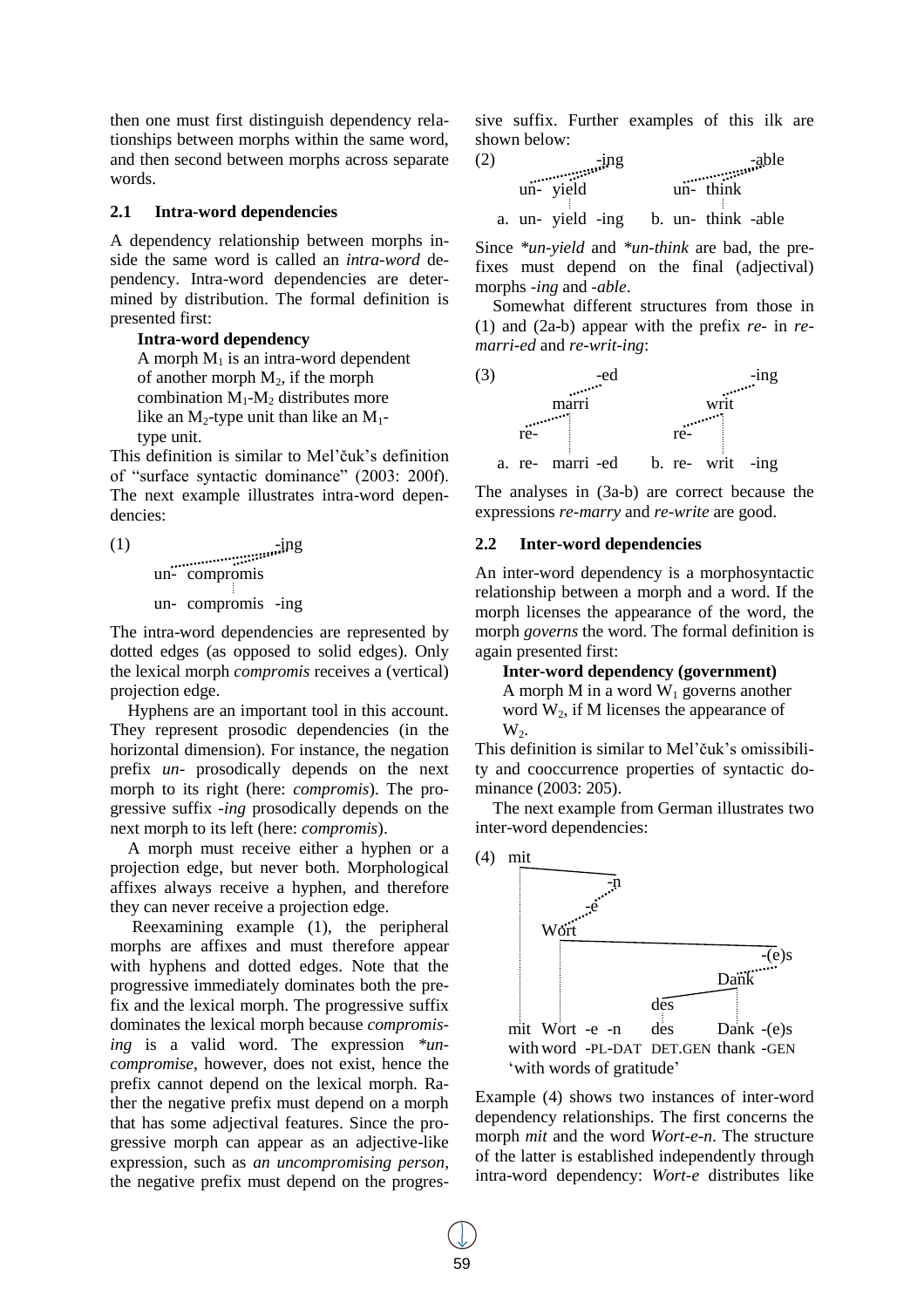any plural noun, and *Wort-e-n* distributes like any dative marked noun. The preposition *mit* is both a morph and a word. Because this prepositional morph only licenses *Wort-e-n*, but not *Wort* or *Wort-e*, *mit* governs *Wort-e-n*.

The second inter-word dependency concerns the morph *Wort* and the word *Dank-(e)s*. The bracket indicates the phoneme /e/ is optional. The morph *Wort* requires the masculine noun *Dank* to appear with a genitive case suffix (here: *-(e)s*). In other words, the morph *Wort* licenses the appearance of *Dank-(e)s*, but not of *Dank*. The dependency relationship between the article *des* and *Dank-(e)s* is purely syntactic.

## **2.3 Compound structure**

A lexical morph does not automatically receive a projection edge. In some cases, lexical morphs appear very similar to affixes, barring their meaning, of course. Compounding is a case in point:



In (5a), the initial morph *computer-* is certainly a lexical morph because it can appear on its own. The initial *after* usually appears as a preposition. Nevertheless, in *computer-cover* and *after-life*, both *computer-* and *after-* have lost the ability to stand alone and have been integrated into their respective compound. The hyphens symbolize the inability to constitute a prosodic word alone.

The next matter concerns the angled dependency edges. In (5a) the dependency edge is solid, much like a syntactic dependency edge. In (5b) however, the dependency edge is dotted. This distinction addresses a semantic difference. In (5a) *computer-* is still subject to further modification, as in *desk-top-computer-cover*, where the computer is of the desktop type. The morph *after-* in (5b), however, cannot undergo modification. In *after-life*, *after-* functions much in the manner of a lexical prefix. On the other hand, *computer-* in (5a) lies between a pure syntactic dependency relationship and the type of morphological relationship that affixes have with their lexical morphs.

In compounds, a non-initial compound part must appear with a hyphen and the dependency edge must be solid if this compound part can still be modified, or it must be dotted if modification is impossible.

The distinctions drawn above open the door to a principled analysis of clitics. Clitics share much with initial compound parts such as *computer-* in (5a): *computer-* has lost its ability to constitute a prosodic word. Clitics never constitute prosodic words. Therefore all clitics must receive a hyphen. While *computer-* in (5a) has retained much of its semantic autonomy, clitics are syntactically autonomous. Therefore the dependency edge of a clitic must be solid, as opposed to a dotted edge which connects affixes to lexical morphs (or other affixes).

## **3 Clitics**

Clitics are morphs on the borderline between free and bound morphs (Zwicky 1977, 1985b, 1987, Klavans 1985, Kaisse 1985, Borer 1986, Nevis 1986, Anderson 1992, 2005, Halpern 1995, 1998, Halpern and Zwicky 1996, Gerlach 2002, Hudson 2007:104f). Clitics express meanings usually reserved for free morphs, but fail – for whatever reasons – to appear as individual prosodic words. In the current system, these properties are expressed by the following tree conventions: A clitic appears with a hyphen and a solid dependency edge but without a projection edge.

This convention is illustrated with the next example:



The (italicized) possessive *-s* depends on the following noun *car*, seemingly like a full word. It also governs the noun *man* like a full noun. However, the clitic appears without a projection edge in exactly the fashion affixes would. Like affixes, the clitic is prosodically dependent on a morph capable of constituting a prosodic word (here: *door*), or it must depend on a morph that depends on such a morph, and so on, recursively.

Clitics also subsume contractions, cf. Zwicky and Pullum (1983). The parts after the apostrophe in English *I'm*, *you'd*, *she'll*, *we're*, etc. are cliticized to the pronouns<sup>3</sup>. The phonological reduction of the auxiliaries causes them to be-

<sup>&</sup>lt;sup>3</sup> Pronouns are used here for simplification. But cliticization to other word classes is possible (cf. Zwicky and Pullum 1983: 504).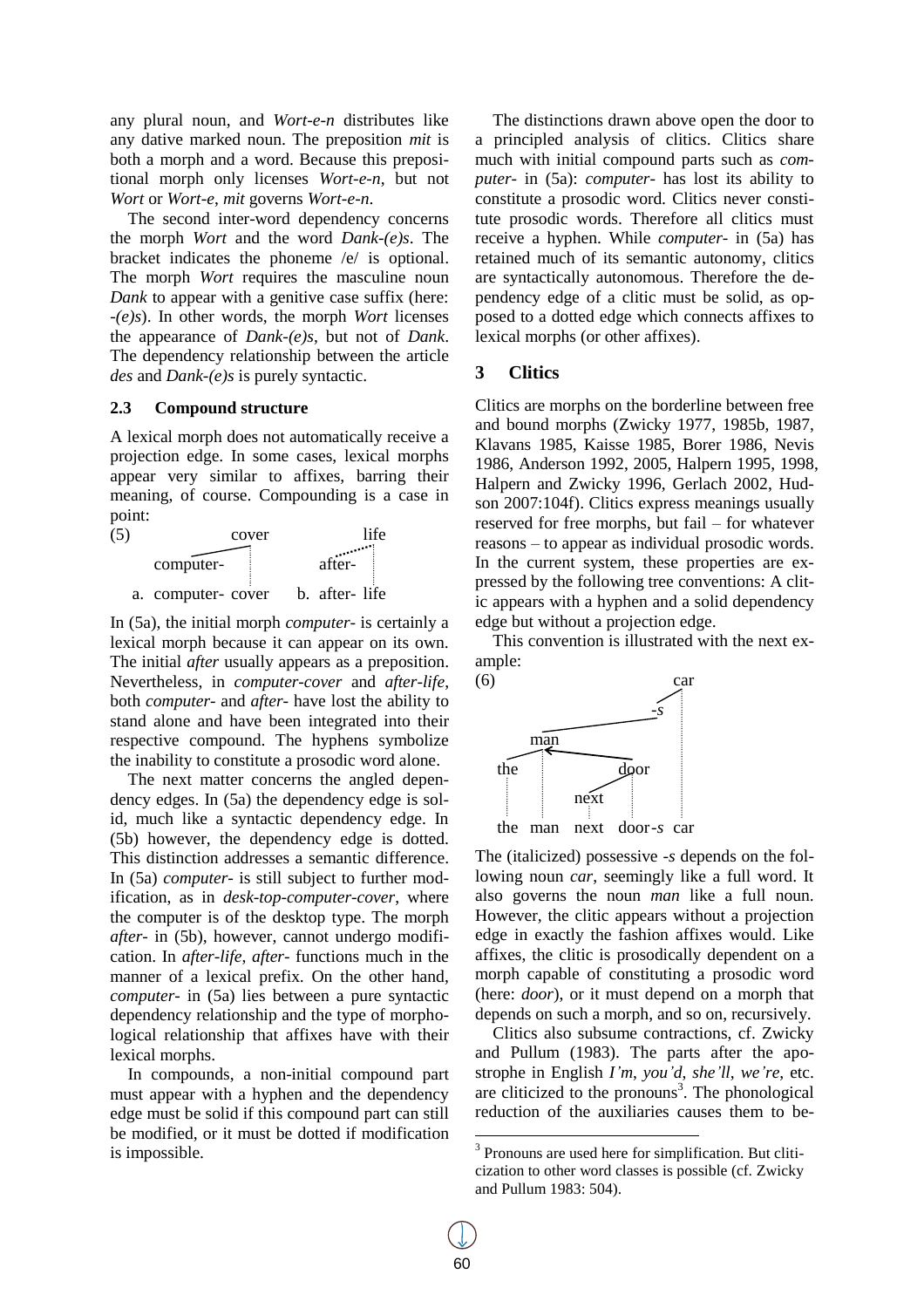come prosodically dependent on the pronominal morphs. Hence a hyphen is required for the reduced auxiliaries. A solid dependency edge must connect the pronominal morphs and the contractions because the latter are still syntactically autonomous. Their structure is shown next:



Even though the reduced auxiliaries are prosodically dependent on their pronouns, they dominate their pronouns as they would if not reduced. Many clitics, though, do not entertain dependency relationships with their hosts. Prosodic dependency and dominance are therefore logically independent properties. The necessity to distinguish these two dimensions is addressed in the next section.

#### **3.1 Horizontal and vertical dimension**

Comparing affixes and clitics, one sees an important difference: affixes must entertain intra-word dependency relationships with morphs contained WITHIN the same word. I.e. for a morph to be an affix, this morph must either be an intra-word dependent or an intra-word head of another morph contained within the same word. Examine again the word *Wort-e-n* of example (4): the morphs *-e* and *-n* are affixes because they must reside within the prosodic word structure constituted by the lexical morph *Wort*. The plural suffix *-e* dominates and prosodically depends on the morph *Wort*. As a result, this suffix is integrated into the prosodic word structure of the morph *Wort*. The dative suffix *-n* dominates and prosodically depends on the plural suffix *-e*. Because the plural suffix is already a part of the prosodic word structure of *Wort*, the dative suffix can – via prosodic dependency – be integrated into the same prosodic word structure. In sum, prosodic and dependency structure coincide for affixes.

In cliticization, however, prosodic dependency structure and standard dependency structure are logically independent. The prosodic dependency preference of a clitic says nothing about the hierarchical status of that clitic. Since a description of clitics requires the distinction between prosodic dependency (a linear/horizontal order phenomenon) and standard dependency/dominance (a vertical order phenomenon), those grammars that do not sufficiently distinguish between these dimensions experience considerable difficulties

when attempting to produce an insightful and intuitive treatment of clitics.

These difficulties are evident in two diametrically opposed approaches to syntax. The first approach is epitomized by constituency-based grammars. The apparatus in GB-theory, for instance, is geared toward generating the appropriate word order, i.e. the linear order of utterances. In the account of Klavans (1985) for instance, the GB apparatus leads her to posit parameters that exclusively apply to the horizontal dimension. Klavans' (1985: 97f) posits "dominance", "precedence", and "phonological liaison". <sup>4</sup> These concepts are illustrated with a Ngiyambaa example (a Pama-Nyungan language spoken in New South Wales) taken from Klavans (1985: 101, her tree conventions and gloss):



According to Klavans (1985: 97f), the italicized clitic *=ndu* appears in a domain characterized by the following parameters: "dominance" is "initial" because the clitic appears with the first constituent under S. "Precedence" is "after" because the clitic appears after the first constituent under S. "Phonological liaison" is "enclitic" because the first constituent is also the host of the clitic.

The structure proposed in (8) displays one serious problem concerning the first N", however: it does not in any insightful manner clarify the dependency structure of the clitic. The reason for this insufficiency is the inability of constituencybased grammars to represent dependency relationships. The clitic should, namely, depend on the verb *dha-yi*. A dependency tree of (8) is shown next:



The adjective *ngadhay* has undergone *rising* (see Section 3.2) due to the splitting of the NP. The

 $4$  Anderson (2005: 81) suggests "anchor" instead of "dominance".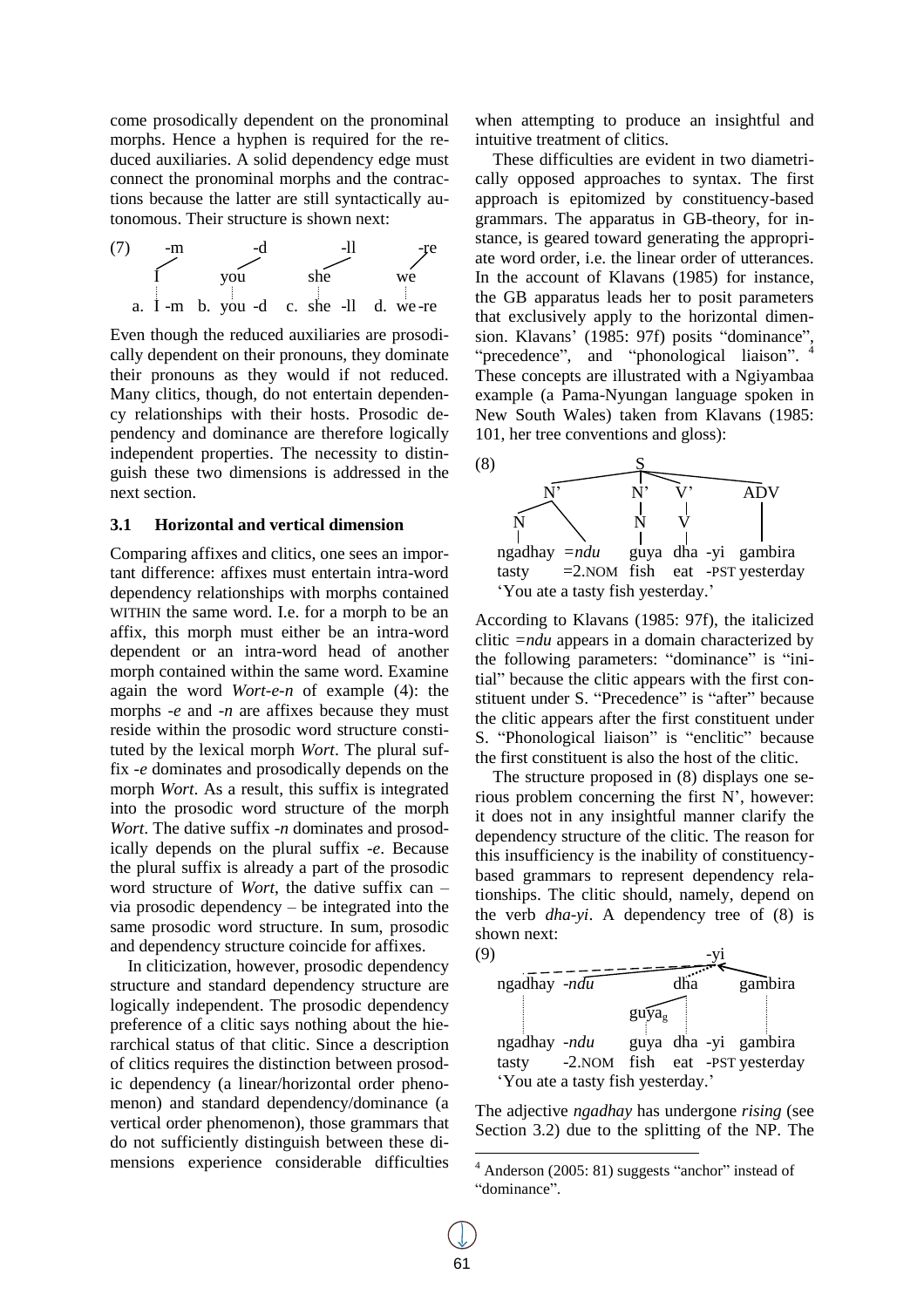adverb *gambira* receives an arrow, the arrowhead pointing towards the head; this type of dependency edge marks adjuncts (cf. ex.6). The comparison of (8) and (9) shows that (9) accurately displays the relevant information concerning the clitic *-ndu*: *-ndu* depends on the tense suffix on the verb (dependency structure), AND it prosodically depends on to the preceding adjective. Klavans" (8) suggests, however, that the clitic is somehow part of the constituent formed by the adjective. This assumption is wrong, but the motivation by which one arrives at this assumption is clear. Unlike the current dependency-based apparatus, the constituency-based apparatus employed in (8) is not capable of representing both the syntactic and prosodic relationships simultaneously.

Examples of the second type of the two diametrically opposed approaches are dependencybased grammars that see linear order as derived, e.g. Mel"čuk"s MTT or dependency-based topology models (Duchier and Debusmann 2001, Gerdes and Kahane 2001, 2006). In general, this type of grammar has no problem representing dependency structure, but must derive linear order by an additional topological model. With respect to cliticization, it is difficult to assess this approach fairly because only Gerdes and Yoo (2003) seem to address the matter (focusing on Modern Greek). They posit a clitic field within an embedded domain. Due to the scarcity of information on this matter within topological models, it is impossible for me to present a topologybased structure of (8).

It may be relatively safe to assume, though, that topological models are going to face problems with  $K^{\text{w}} a k^{\text{w}}$  ala clitics. Consider the next fragment from an example by Anderson (2005: 16):

(10) a. yəlk<sup>w</sup>əmas *-ida* bəgwanəma -x -a... cause hurt -DEM man -OBJ-DEM "The man hurt [the dog with a stick]."

Even though the italicized demonstrative clitic prosodically depends on the preceding verb *yəlk<sup>w</sup> əmas* "cause hurt", it modifies the following noun *bəgwanəma* "man". Similarly, the two clitics *-x-a* do not modify the preceding noun *bəgwanəma* "man" to which they attach, but rather they modify a following noun (which is not shown). Constituency-based models as well as topological models must now reconcile two different structures: prosodic and constituent structure:

- (10) b. [yəl $k^w$ əmas -ida] [bəgwanəma... [cause hurt -DEM] [man...
	- c. [yəl $k^w$ əmas] [-ida bəgwanəma]... [cause hurt] [-DEM man]

(10b) shows the prosodic word structure; the clitic *-ida* is shown as a part of the prosodic word structure of the verb. The noun constitutes a separate prosodic word, of which the clitic is NOT a part. (10c) shows the constituent structure: here the clitic forms a constituent with the noun. In this structure, the clitic is excluded from the word structure of the verb.

*Prima facie* it is not evident how one proceeds from the prosodic structure (10b) to the dependency structure (10c), which is what constituency-based grammars would like to accomplish. Nor is it clear how topological models might distinguish the prosodic/topological structure (10b) from the dependency structure (10c), which they see as primary.

Topological models might point to the fact that  $\hat{K}^{\text{w}}$ ak<sup>w</sup>'ala clitics are enclitics, and they must therefore prosodically depend on immediately preceding material. The distinction between proclitics and enclitics, while self-evident at first blush, is not as clear-cut as it seems. In some languages, one and the same clitic can appear with both orientations, a fact that blocks any attempt at positing universal orientation preferences. The next European Portuguese example, taken from Anderson (2005: 85), shows that orientation preference is not a property inherent to the clitic, but rather that it is contingent on the prosodic context:

(11) a. Só o Pedro *o-* viu. only ART Pedro him-saw 'Only Pedro saw him.' b.\*Só o Pedro viu*-o*. c. Viu*-o* só o Pedro. d.\**O-*viu só o Pedro.

(11a) shows the object clitic *o-* as a proclitic. (11b) shows that this clitic may not follow the final verb. (11c) shows that it must be enclitic on an initial verb, but may not precede the initial verb (11d). A topological modal can, of course, simply posit respective clitic fields after an initial verb field, and before a final verb field. Doing so, however, seems *ad hoc*. The contingency that the prosodic context poses (for a clitic to appear as a proclitic as opposed to an enclitic, or vice versa) does not – in any discernible way – follow from its dependency structural context. In contrast, Klavans" (1985) account can easily provide a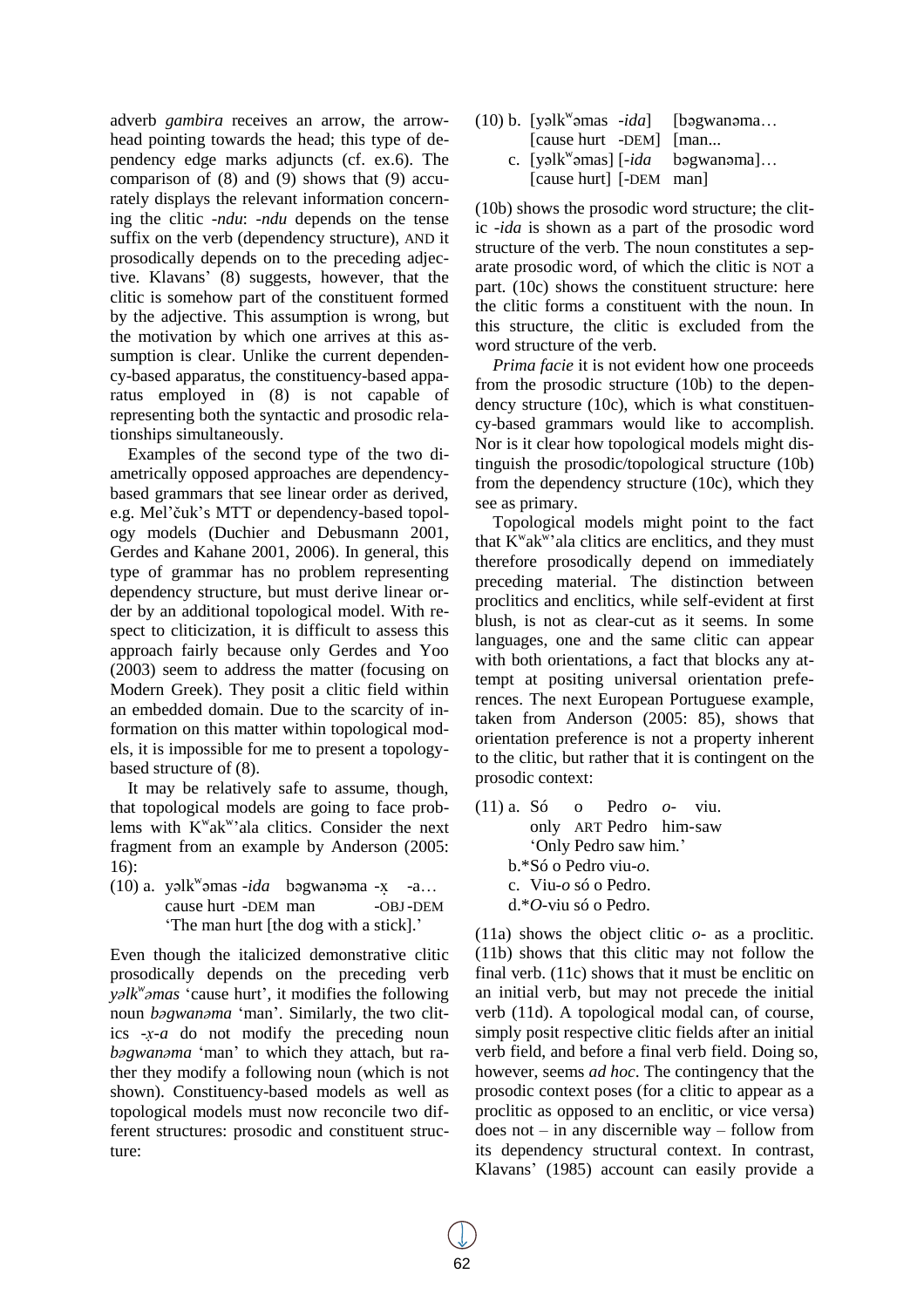systematic distinction between the cases (11a) and (11c), and rule out the cases (11b) and (11d).

The examples from Ngiyambaa,  $K^{\text{w}}$ ak<sup>w</sup>'ala, and European Portuguese and the difficulties they pose force one to the assumption that linear/horizontal order and dominance/vertical order are ultimately distinct, and that neither is derivable from the other. The current theory accommodates this insight by positing two different tools to represent these distinct dimensions: hyphens for linear order, and solid, dotted, or dashed (in case of rising) dependency edges for vertical order. Reexamining the K<sup>w</sup>ak<sup>w</sup>'ala data from (10a), the current theory can provide a tree representation that visualizes the linear (prosodic) relationships and the vertical (dominance) relationships:

 $(12)$  yəlk<sup>w</sup>əmas

bəgwanəma …  $-i\overline{da}$   $-\overline{x}$ yəlk<sup>w</sup>əmas -ida bəgwanəma -x -a .. cause hurt -DEM man -OBJ-DEM The man hurt [the dog with a stick].'

The clitic is marked in two ways, the one way indicating its prosodic dependency and the other its standard vertical dependency. The hyphen on its left side indicates that *-ida* must prosodically depend on the initial verb. The solid dependency edge, however, indicates that it is dependent on the noun. Equally for the clitics  $-x-a$ :  $-x$  prosodically depends on *bəgwanəma*, and *-a* prosodically depends on *-x*. Hence both clitics end up integrated into the prosodic word structure of *bəgwanəma*. These clitics depend, however, on a following noun (not shown), which they modify.

The European Portuguese example receives an equally parsimonious analysis: (11a) is shown as (13a), and (11c) as (13b):



The fact that (11b,d) are ungrammatical has nothing to do with clitic orientation preference, rather orientation is forced on the clitic by the prosodic context of its head, the verb *viu*. If the verb is in V1 position, the clitic must appear as an enclitic; if the verb is in VF position, then the clitic must appear as a proclitic.

# **3.2 Clitic rising**

A well known fact is that clitics can exhibit displacement. This phenomenon is known as "clitic climbing". Building on the work of Groß and Osborne (2009), displacement is understood here as *rising*. The displaced catena is seen as *risen*, which is indicated by the dashed edge. The governor of the risen catena is marked with a gsubscript. The *Rising Principle* states that the head or the root of a risen catena must dominate the governor of that catena. Clitics fully obey this principle when they appear displaced.

Clitic rising is well documented throughout the Romance language family. A French and a Spanish example, taken from Halpern (1998: 106), illustrate clitic rising:



In the French example (14), two clitics appear: the subject clitic *J-* and the clitic *en-*. The latter has risen, its governor being *verres*. The Spanish example (15) shows the object clitic *las-* as risen, its governor being *comer*.

Some languages require all clitics to either rise or stay. Italian is such a language, as the next example demonstrates (taken from Anderson 2005: 246f):

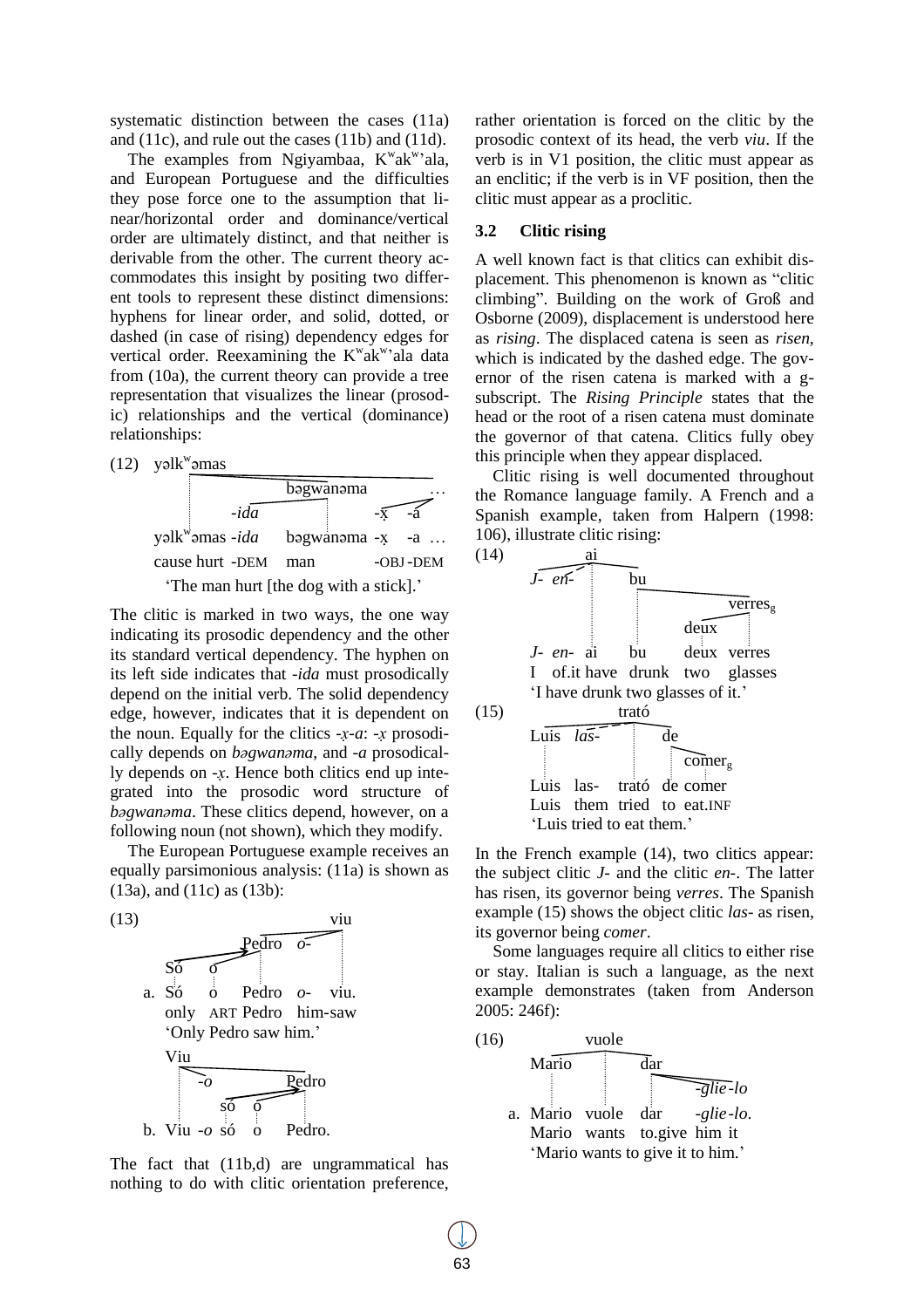

(16a) shows both clitics dominated by their governor *dar*. (16b) shows both clitics as risen: they are now dominated by *vuole*, which dominates their governor *dar*, thus obeying the Rising Principle. (16c,d) show that individual rising is ungrammatical. Either no clitic rises, or all clitics rise.

Surmiran, a dialect of the Romansh language group (Switzerland), allows clitic rising, but disallows multiple occurrences of clitics. The data are again from Anderson (2005: 247f):



Example (17a) does not contain clitics, nor does it exhibit rising. In (17b), the direct object clitic *igl-* rises to attach to the matrix verb *vi*. In (17c), it is the indirect object clitic *la-* that rises and attaches to *vi*. Examples (17d,e) show that multiple rising of clitics is disallowed. (17f,g) show that the occurrence of multiple clitics is bad.

#### **3.3 Clitic doubling**

Another phenomenon which merits attention is "clitic doubling". Clitic doubling obtains when a clitic co-occurs with a full NP carrying the same grammatical function. While French prohibits clitic doubling, Spanish clitic doubling is sensitive to a variety of criteria. Clitic doubling is optional in the presence of an indirect object or an animate direct object, both preceded by the preposition *a*. But doubling of an inanimate direct object without this preposition is ungrammatical. And with a pronominal object, doubling is obligatory. Four examples from Halpern (1998: 107f) illustrate the differences:

- (18) a. (*le-*) puso comida al canario. him put.3sg food to.the canary 'S/he gave food to the canary.'
	- b. (*la-*) oían a Paca. her listened.3pl to Paca "They listened to Paca."
	- c.\**lo-* compró el libro. it bought.3sg the book "S/he bought the book."
	- d. ellos \*(*la-*) llamaron a ella. they her called.3pl to her 'They called her.'

Here the clitics are italicized and their doubles underlined. The brackets on the clitics indicate that the occurrence of the clitic is optional. In (18a), *al canario* is the indirect object; since the preposition is present, optional doubling is grammatical. (18b) shows the direct object *a Paca*. Here, too, optional doubling is allowed. In (18c) the direct object *el libro* is inanimate and the preposition  $a$  is absent. Hence doubling is ungrammatical. (18d) shows the pronominal object *a ella*. Here the asterisk indicates that optionality is ungrammatical; clitic doubling must occur in this case.

While it is understood that clitic doubling is sensitive to animacy and specificity, such that animate objects and specified objects allow clitic doubling, while inanimate objects and unspecified objects disallow it, the status of the clitic in terms of syntax and subcategorization remains beyond principled understanding (see the discussion in Halpern 1998: 107f). Concerning the syntactic status of doubling clitics, the traditional view is to treat them as adjuncts. This assumption, however, causes problems with subcategorization, in particular concerning case assignment.

In order to explain the Spanish examples (18ad) an augmentation of the notion *governor* is necessary. Two facts back this step: first, clitic doubling in Spanish occurs in the presence of the preposition *a*. Second the pronominal clitics are sensitive to animacy (and pronominal) features. These two facts imply that neither the preposition *a* nor the nominal governed by this preposi-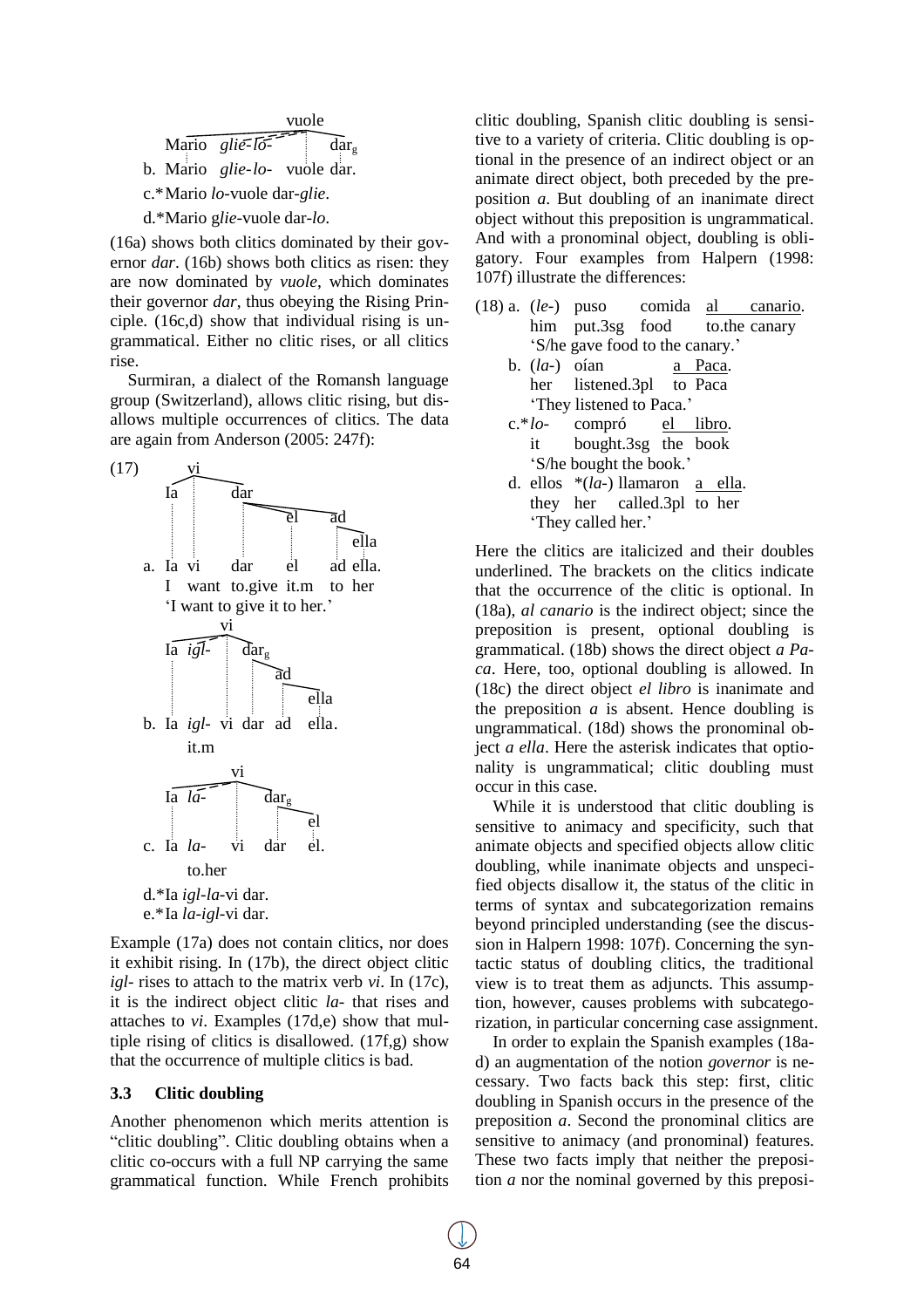tion alone suffice as the governor of the clitic. The combination of the preposition *a* AND the nominals, however, does fulfill all requirements for a governor of the clitics. The preposition *a* and the nominal qualify as a catena, hence they constitute the *governor catena* of the clitic.

The second issue concerns the syntactic status of the clitics. As long as the clitics are optional, they are seen as adjuncts. The dependency edges of optional clitics must therefore be arrows (cf. ex. 6, 9, 13). An analysis of the Spanish examples (18a-d) is now provided:



The governor catena is the word combination *al canario*. Both words receive a G-subscript, which is capitalized to help indicate that the entire catena is the governor of the clitic *le-*. Finally, rising must obtain (because the clitic is separated from its governor catena) so that domination is impossible. Note that the Rising Principle is obeyed: *puso*, the head of the clitic *le-*, dominates the governing catena *al canario* of the clitic. A similar analysis also holds for (18b).



(19c) is bad because the governing catena of the clitic is incomplete; the preposition *a* being absent; case cannot be assigned to the clitic.



Here, the governor catena is *a ella*.

## **3.4 Second position clitics**

"Wackernagel" or "second position" clitics challenge many theories. In quite a number of languages, clitics tend to cluster in a position roughly called the "second position" or the "Wackernagel position". Ngiyambaa (cf. ex.8, 9) is a case in point. The subject clitic *-ndu* '2.NOM' must appear after the first prosodic word, regardless of that word"s category or syntactic function. Therefore, change of word order does not affect the positional appearance of the clitic as the next examples taken from Klavans (1985: 101) demonstrate:





The difference between (9) and (20a,b) is a matter of focus. The first position is a focus position. Hence the adjective *ngadhay* 'tasty' is focused in (9), the verb *dha-yi* "ate" in (20a), and the adverb *gambira* "yesterday" in (20b). Regardless, the subject clitic must prosodically depend on the first prosodic word. Its dependency structure, however, is constant because it must always depend on the verb.

In Serbo-Croat, multiple clitics appear in second position, obeying a specific order. Following Corbett (1987: 406), the Serbo-Croat second position has six slots in the following order: I. interrogative *-li*, II. verbal auxiliaries, III. dative, IV. genitive, V. accusative (weak) pronouns, and VI. *-je*, the 3sg copula. The following dominance order among these slots can be assumed: the first slot dominates everything else; slot II tends to dominate to the right, but depends to the left on a slot I clitic if such a clitic is present. Slots III-V are dependent to the left, but can undergo clitic climbing. Slot VI tends again to dominate everything else. The plausibility of this assumption is now illustrated with two examples taken from Halpern (1998: 109). The indices on the clitics indicate their slot position.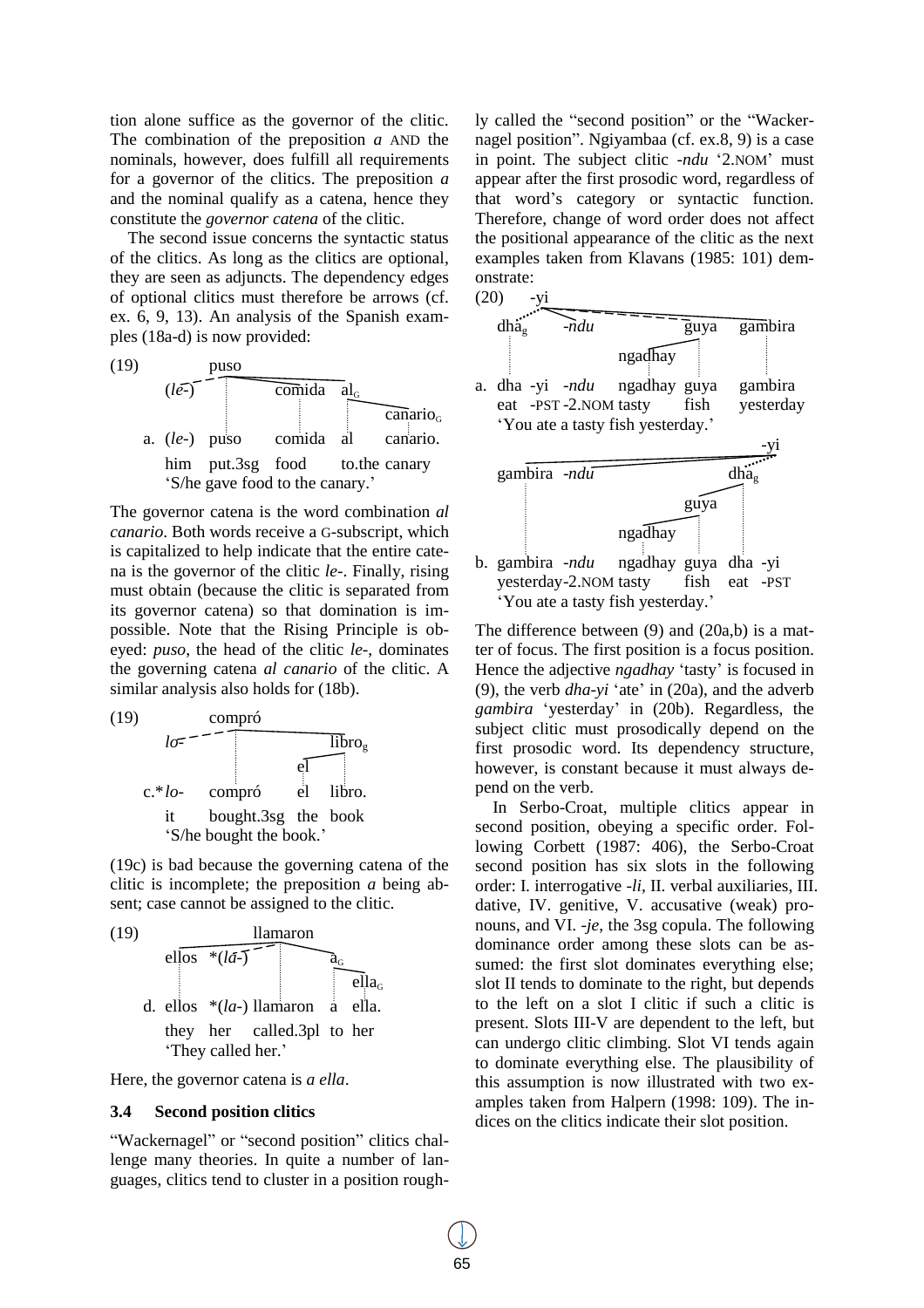

The slot II clitic depends on the slot I clitic which is the root. The slot II clitic dominates the infinitive verb to the right. The pronominal clitics of the slots III and V depend on the verb to the right (as would slot IV clitics). The question word *Kad* has risen.

The next example shows that the slot VI copula *-je* must again dominate other material:



The pronominal clitic *-mu* must rise, its governor being *dala*. Note that in (21, 22), the clitics invariably depend prosodically on the first prosodic word, but that the clitics' dependency structure can vary considerably. The Serbo-Croat second position is purely defined in prosodic terms: the second position is located after the first stressed prosodic unit. This can lead to NP splitting as the next example from Corbett (1987: 406) illustrates:

 $(23)$ 



b. Taj - $mi_{\text{III}}$ -je<sub>vi</sub> pesnik napisao pesmu.

In (23a) the first stressed prosodic unit is the prosodic phrase *Taj pesnik*. Hence the pronominal clitic *-mi* rises in order to attach to *pesnik*; as a result it is dominated by *-je*. In (23b) one sees the splitting of the NP: here the demonstrative is the first stressed prosodic unit. This causes the demonstrative to undergo topicalization rising. The pronominal clitic must again rise and it depends prosodically on the demonstrative.

# **4 Conclusion**

This paper has demonstrated that cliticization can be captured parsimoniously in a catena-based dependency morphological account. Due to the capability of dependency-based structures to distinguish clearly between the horizontal dimension of precedence, where the phonology and prosody of cliticization operates, and the vertical dimension of dominance, where standard syntactic dependency operates, a unified account of cliticization is possible. Cliticization phenomena can be captured with the same notions that are already required to perform a morphological analysis within and across words. The intuition that clitics seem to operate much as individual words in syntax was shown to hold true with clitic rising, which is indistinguishable from syntactic rising. The catena and the Rising Principle together make a fluid transition from morphology to morphosyntax and further to syntax possible.

## **References**

- Anderson, J. 1980. Towards dependency morphology: the structure of the Basque verb. In Anderson, J. and C. Ewen (eds.), *Studies in Dependency Phonology*, 221-271. Ludwigsburg.
- Anderson, S.R. 1992. *A-Morphous Morphology*. Cambridge: Cambridge University Press.
- Anderson, S.R. 2005. *Aspects of the Theory of Clitics*. Oxford/New York: Oxford University Press.
- Borer, H. 1986. *The Syntax of Pronominal Clitics*. Syntax and Semantics Vol. 19. Orlando et.al.: Academic Press.
- Creider, C. and R. Hudson. 1999. Inflectional morphology in Word Grammar. *Lingua* 107: 163-187.
- Corbett, G. 1987. Serbo-Croat. In Comrie, B. (ed.), *The World's Major Languages*. 391-409. New York: Oxford University Press.
- Di Sciullo, A.M.. 2005. *Asymmetry in Morphology*. Linguistic Inquiry Monographs 46. Cambridge: MIT Press.
- Duchier, D. and R. Debusmann. 2001. Topological Dependency Trees: A Constrained-based Account of Linear Precedence. *ACL 2001*: 180-187.
- Embick, D. and R. Noyer. 2001. Movement operations after syntax. *Linguistic Inquiry* Vol 32, No. 4, 555–595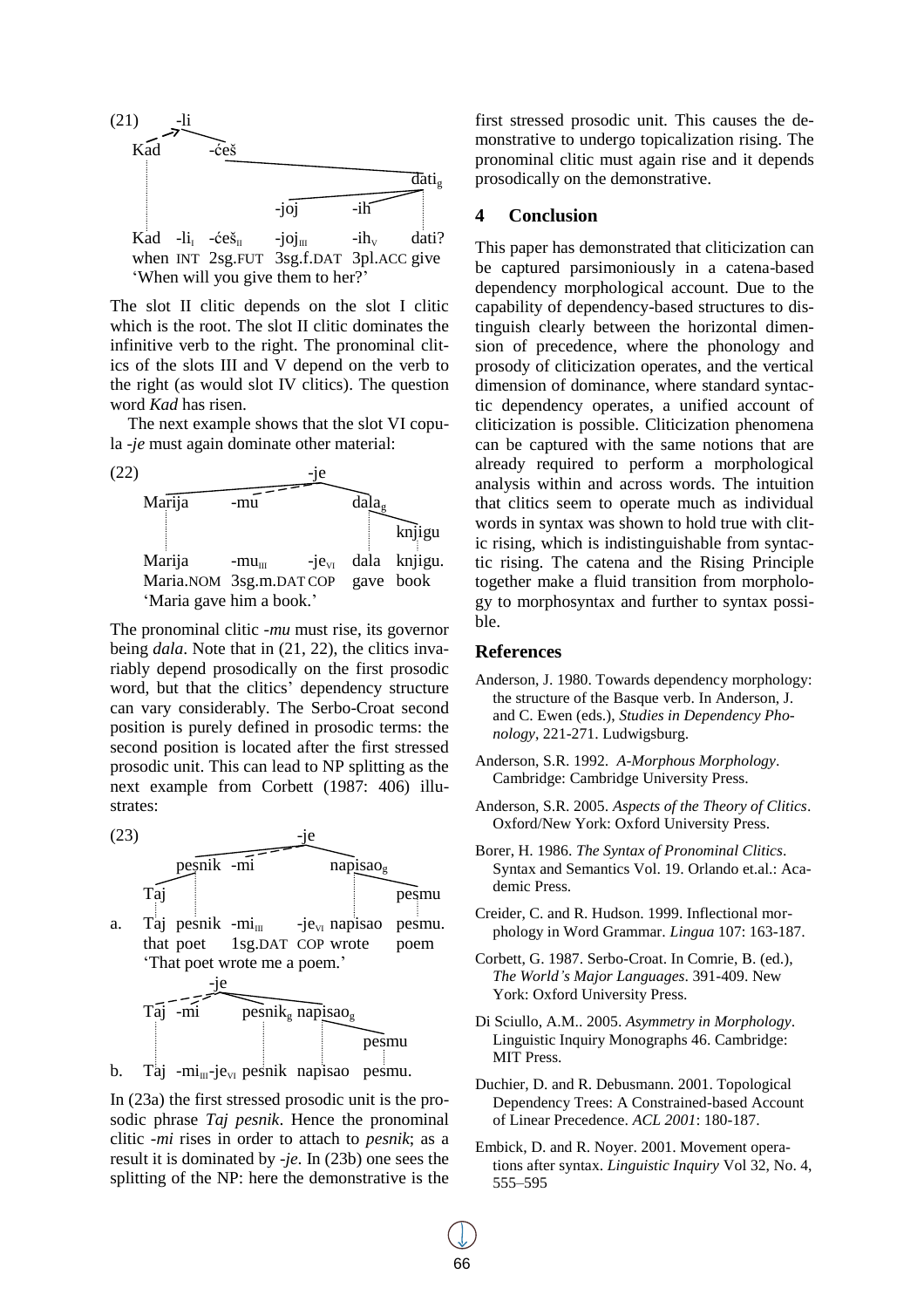- Embick, D. and R. Noyer. 2007. Distributed Morphology and the Syntax/ Morphology Interface. Ramchand, G. and C. Reiss eds. *The Oxford Handbook of Linguistic Interfaces*. 289-324. Oxford University Press.
- Embick, D. 2003. Linearization and local dislocation: Derivational mechanics and interactions. *Linguistic Analysis* 33/3-4. 303-336.
- Eroms, Hans-Werner. 2010. Valenz und Inkorporation. Kolehmainen Leena, Hartmut E. Lenk and Annikki Liimatainen eds. *Infinite Kontrastive Hypothesen*. 27-40. Frankfurt: Peter Lang
- Gerdes, K. and H.-Y. Yoo. 2003. La topologie comme interface entre syntaxe et prosodie, une système de génération appliqué au grec modern. *TALN 2003*. Batz-sur-Mer, 123-34.
- Gerdes, K. and S. Kahane. 2001. Word Order in German: A Formal Dependency Grammar Using a Topological Hierarchy. *ACL 2001*: 220-227.
- Gerdes, K. and S. Kahane. 2006. A polynominal parsing algorithm for the topological model: Synchronizing Constituency and Dependency Grammars, Illustrated by German Word Order Phenomena. *ACL 2006*: 1097-1104.
- Gerlach, B. 2002. *Clitics between Syntax and Lexicon*. Amsterdam: John Benjamins.
- Groß, T. and T. Osborne 2009. Toward a practical DG theory of discontinuities. *Sky Journal of Linguistics* 22. 43-90.
- Halle, M. and A. Marantz. 1993. Distributed Morphology and the Pieces of Inflection. Hale, K. and S. J.Keyser eds., *The View from Building 20*, 111- 176, Cambridge: MIT Press.
- Harley, H. and R. Noyer. 2003. Distributed Morphology. In *The Second GLOT International State-ofthe-Article Book*. Berlin: Mouton de Gruyter. 463- 496.
- Halpern, A. 1995. *On the Placement and Morphology of Clitics*. Standford: CSLI.
- Halpern, A.L. 1998. Clitics. In Spencer, A. and A. M. Zwicky (eds.), *The Handbook of Morphology*. 101- 122. Oxford: Blackwell Publishers.
- Halpern, A.L. and A.M. Zwicky. 1996. *Approaching Second: Second Position Clitics and Related Phenomena*. Stanford: CSLI.
- Harnisch, R. 2003. Verbabhängige Morphologie und Valenzmorphologie der Subjekt-Verb-Kongruenz. In Ágel, V. et al. (eds.), *Dependency and valency: An international handbook of contemporary research*, vol. 1, 411-421. Berlin: Walter de Gruyter.
- Heringer, H.J. 1970. Einige Ergebnisse und Probleme der Dependenzgrammatik. *Der Deutschunterricht* 4. 42-98.
- Heringer, H.J. 1973. *Theorie der deutschen Syntax*. Second edition. München: Hueber.
- Heringer, H.J. 1996. *Deutsche Syntax Dependentiell*. Tübingen: Staufenberg.
- Hudson, R. 1987. Zwicky on Heads. *Journal of Linguistics* 23, 109-132.
- Hudson, R. 2003. Word Grammar. In Ágel, V. et al. (eds.), *Dependency and valency: An international handbook of contemporary research*, vol. 1, 508- 526. Berlin: Walter de Gruyter.
- Hudson, R. 2007. *Language Networks*. Oxford: Oxford University Press.
- Kaisse, E.M. 19985. *Connected Speech*. New York: Academic Press.
- Klavans, J.L. 1985. The Independence of syntax and phonology in cliticization. *Language* 61, 95-120.
- Lieber, R. 1981. *On the Organization of the Lexicon*. Bloomington: Indiana University Linguistics Club.
- Maxwell, D. 2003. The concept of dependency in morphology. In Ágel, V. et al. (eds.), *Dependency and valency: An international handbook of contemporary research*, vol. 1, 678-684. Berlin: Walter de Gruyter.
- Mel"čuk, I. 1988. *Dependency syntax: Theory and practice*. Albany: State University of New York Press.
- Mel"čuk, I. 2003. Levels of dependency in linguistic description: concepts and problems. In Ágel, V. et.al (eds.), *Dependency and valency: an international handbook of contemporary research*, vol. 1, 188-229. Berlin: Walter de Gruyter.
- Mel"čuk, I. 2006. *Aspects of the Theory of Morphology*. Berlin, New York: Mouton de Gruyter.
- Nevis, J.A. 1986. *Finnish Particle Clitics and General Clitic Theory*. Working Papers in Linguistics 33. Columbus, Ohio: Dept. of Linguistics, Ohio State University.
- Osborne, T., M. Putnam and T. Groß (in press). Catenae: Introducing a novel unit of syntactic analysis. *Syntax*.
- Williams, E. 1981. On the notions 'lexically related' and "head of a word". *Linguistic Inquiry* 12. 245- 274.
- Zwicky, A.M. 1977. *In clitics*. Bloomington: Indiana University Linguistics Club.
- Zwicky, A.M. 1985a. Heads. *Journal of Linguistics* 21, 1-29.
- Zwicky, A.M. 1985b. Clitics and particles. *Language* 61, 283-305
- Zwicky, A.M. 1987. Suppressing the Zs. *Journal of Linguistics* 23, 133-148